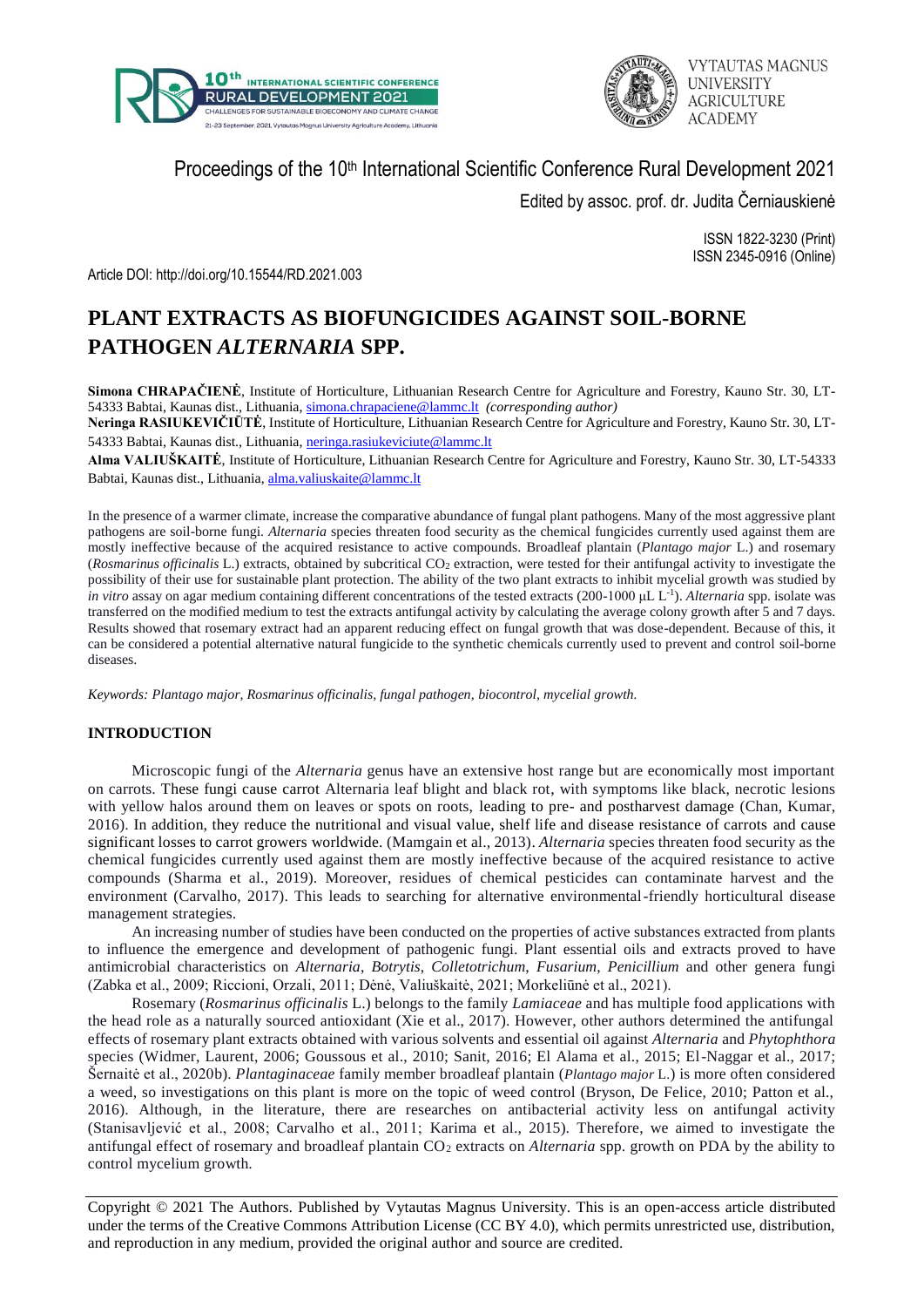#### **RESEARCH METHODS**

Experiments were carried out at the LAMMC Institute of Horticulture, Lithuania, in 2020. For this study, extracts of rosemary (RE) (*Rosmarinus officinalis* L.) and broadleaf plantain (BPE) (*Plantago major* L.) were used. Both dried materials were extracted with liquid CO<sub>2</sub> ("Gaschema", Lithuania) for 6 hours at 40 bar pressure and 10°C temperature. Mycelial growth was determined on solid potato dextrose agar (PDA) medium amended with RE and BPE at the following concentrations:  $0$  (control), 200, 600, and 1000 µL L<sup>-1</sup>.

Experiments were conducted four in repetitions with four replications (Raudonius, 2008) in Petri plates containing the modified medium and inoculated with 6 mm plugs of single-spore *Alternaria* spp. isolates that were isolated from rotten carrot roots. Inoculation plates were kept in the dark at 25°C for seven days. The diameter of colonies in centimetres was measured after 5 and 7 days at two perpendicular points along the diameter of the plate, and the mean of these two readings was used to calculate the average colony growth (Feng, Zheng, 2007; Šernaitė et al., 2020a). Concentrations of the extracts, which demonstrated reduced pathogen growth, were considered to have antifungal effects. The mycelial growth inhibition was calculated using the formula by Yanar et al. (2011):

$$
Mycelial growth inhibition (\%) = \frac{c-r}{c} \times 100 ,\tag{1}
$$

*C*–lesion diametre in the control (cm); *T*–lesion diametre in the treated samples (cm).

Experimental data were analysed by a one-way ANOVA with the SAS Enterprise Guide 7.1 program (SAS Inc., USA). Duncan's multiple range test ( $p \le 0.05$ ) was used for the comparison of obtained means.

## **RESEARCH RESULTS**

The antifungal effect of RE and BPE on *Alternaria* spp. growth was investigated on PDA by the ability to control mycelium growth. Results at five days after inoculation are presented in Figure 1.

RE treatment had a strong antifungal effect, which revealed as reduced growth of the pathogen with increasing concentration of this extract. For example, at 1000 µL  $L^{-1}$  of RE, mycelial growth was 2.7 cm, almost 50% lower than the control treatment (5.3 cm). Evaluating BPE did not significantly reduce the growth of *Alternaria* spp. at all tested concentrations and had low inhibition (6%, 8%, and 4%) compared to control. The average colony growth at 200  $\mu$ L L<sup>-1</sup> of BPE was 5 cm, at 600 μL L<sup>-1</sup>-4.9 cm, and at 1000 μL L<sup>-1</sup>-5.1 cm. When in the control plates, the growth reached 5.3 cm indicating  $600 \mu L L^{-1}$  as the most effective concentration.



Figure 1. The antifungal effect of rosemary (RE) and broadleaf plantain (BPE) extracts on *Alternaria* spp. colony growth at different concentrations, five days after inoculation.

The average growth of the *Alternaria* spp. colony was also observed seven days after inoculation to evaluate the possibility of maintaining the inhibitory effect on the fungus under-investigated concentrations (Figure 2).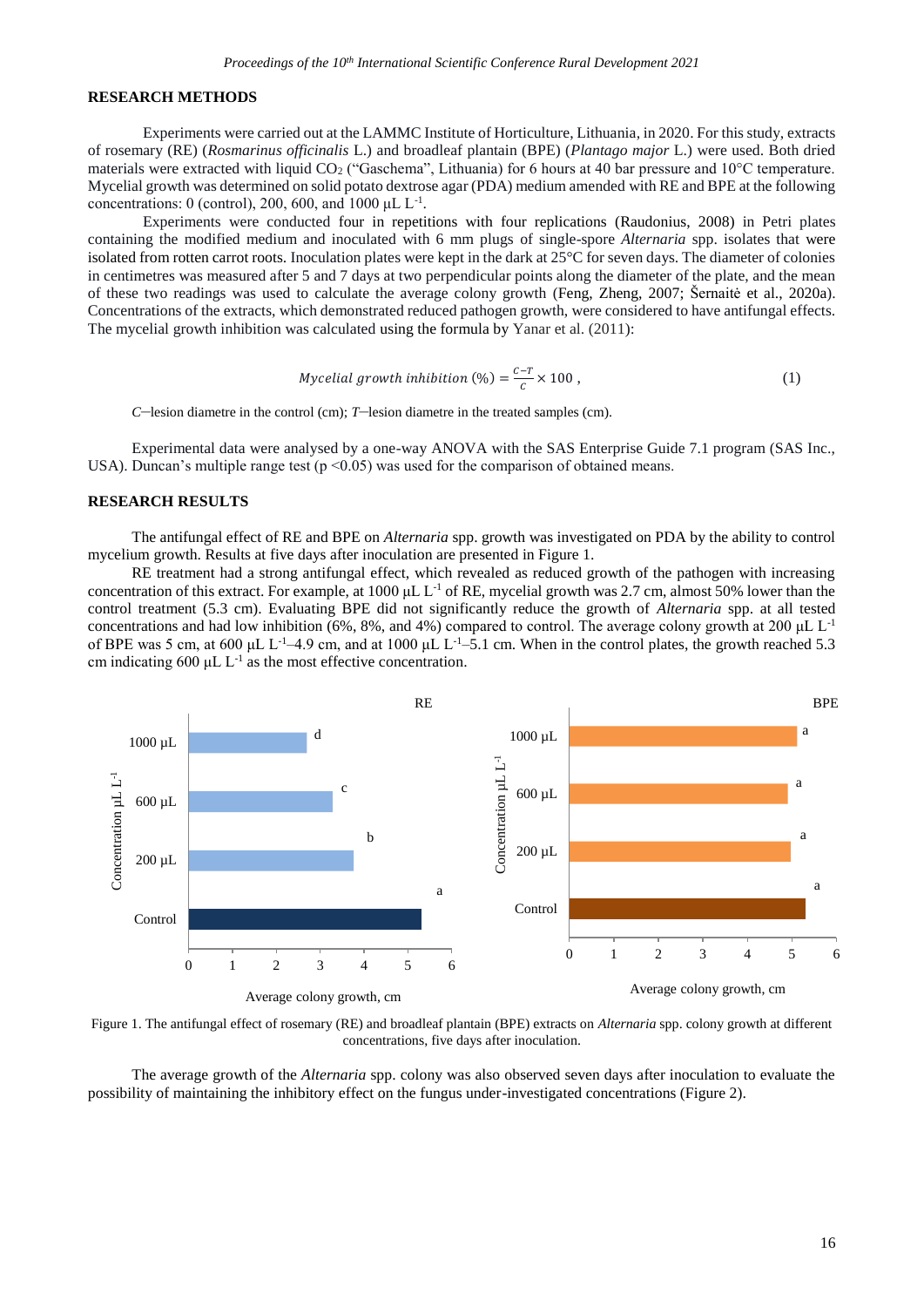

Figure 2. The antifungal effect of rosemary (RE) and broadleaf plantain (BPE) extracts on *Alternaria* spp. colony growth at different concentrations, seven days after inoculation.

Again, the RE was able to keep the inhibitory effect after seven days, and as in the previous assessment, 1000 μL  $L^{-1}$  was the most effective. The calculated average diameter of the pathogen colony was 4.8 cm at 200 µL  $L^{-1}$ , 4.3 cm at  $600 \mu L L^{-1}$ , and 3.5 cm at 1000  $\mu L L^{-1}$ , respectively mycelial growth inhibition reached 31%, 38%, and 50%. The diameter in the control treatment was 7 cm. With the BPE, the growth suppression differences became more pronounced. The value of 600 μL L-1 concentration (5.9 cm) differed by one centimetre from the control results (6.9 cm) and inhibited the growth of *Alternaria* spp. up to 15%. In contrast, values of 200 and 1000 μL L-1 differed by about 0.6 cm (6.4 cm) with up to 9% inhibition.

### **CONCLUSIONS AND DISCUSSION**

This study tested rosemary and broadleaf plantain CO<sub>2</sub> extracts for their antifungal activity against *Alternaria* spp. *in vitro*. The data presented here show that rosemary extract suppresses mycelium growth. Under the influence of different amounts of rosemary extract, the lowest average colony growth was reached with 1000  $\mu$ L L<sup>-1</sup>.

Unfortunately, the lack of research on CO<sup>2</sup> extracts of rosemary and broadleaf plantain against *Alternaria* micromycetes was noticed. Meanwhile, the antifungal properties exhibited by the essential oil, aqueous and ethanolic extracts obtained from *R. officinalis* were reported by several researchers (Widmer, Laurent, 2006; Goussous et al., 2010; Sanit, 2016; El Alama et al., 2015; El-Naggar et al., 2017; Šernaitė et al., 2020b).

In Goussous et al. (2010) research, complete *A. solani* development inhibition was achieved after doubling ethanolic treatment concentration to 20%, containing 100 mg plant powder in 1 mL PDA medium. Additionally, ethanolic crude extract of rosemary was tested by poisoned food technique against *Alternaria* spp. isolated from rice by Sanit (2016). Sanit investigation revealed that, mycelial growth and spore germination inhibitions were highest (100%) at 5000  $\mu$ L L<sup>-1</sup>. Widmer and Laurent (2006) found that aqueous extract of this plant at 25% dilution also fully repressed zoospore germination of *Phytophthora* spp.

Evaluating the essential oil efficacy, it appears to be least effective against *Botrytis cinerea* with 31.91% of inhibition at the highest (2000 µl  $L^{-1}$ ) tested concentration (Šernaitė et al., 2020b). However, water, ethanol, and methanol extracts of rosemary proved antibacterial activity against *Candida albicans*, *Escherichia coli*, *Staphylococcus aureus*, *Streptococcus* spp. (El Alama et al. 2015; El-Naggar et al., 2017).

Our results revealed broadleaf plantain is less effective in controlling fungi of the genus *Alternaria* indicating 600  $\mu$ L L<sup>-1</sup> as the most effective concentration. Our findings agree with Carvalho et al. (2011); the effects of 20 plant extracts, including broadleaf plantain, on *A. alternata* showed no statistically significant results and had no potential to be used as a biofungicide. Although, there are reports about antimicrobial properties of *P. major* extracts. For example, waterethanolic extracts had better antimicrobial activity against yeasts than bacteria (Stanisavljević et al., 2008), and ethyl acetate fraction was the most active *in vitro* against Gram-positive bacteria strains: highest inhibition zone of 16.7±1 mm and 14.3±0.6 on *S. aureus* and *Bacillus cereus* (Karima et al., 2015).

To conclude, rosemary extract was determined to have better dose-depend antifungal activity against *Alternaria* spp. than broadleaf plantain. The best results were reached with 1000 μL L-1 of rosemary extract at 5, and 7 days after inoculation. The effect of broadleaf plantain extract had no significant difference from the control at 200-1000  $\mu$ L L<sup>-1</sup> after 5 days. Although, later, some differences from the control after 7 inoculation days could be seen, and the suppression remained stronger under 600  $\mu$ L L<sup>-1</sup> concentration of broadleaf plantain extract. Despite these changes, the examination of rosemary extract in this study was considered more effective against carrot *Alternaria* spp. and showed promising prospects for using natural plant extract as a potential source of sustainable, eco-friendly botanical fungicides. Therefore, it would be worthwhile to try higher concentrations of its extract.